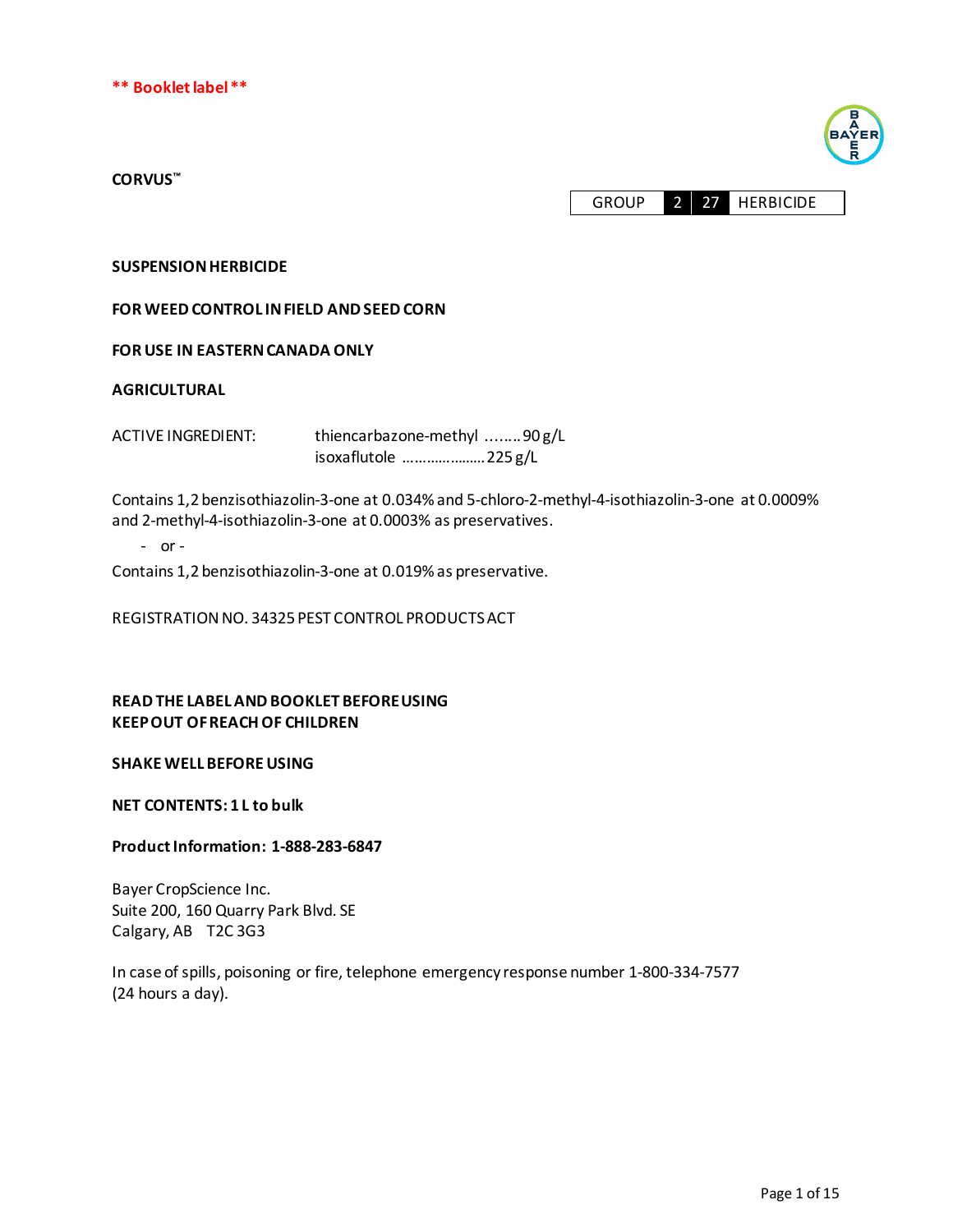| <b>GENERAL</b>                      |                                                    |
|-------------------------------------|----------------------------------------------------|
| <b>INFORMATION</b>                  |                                                    |
| <b>SAFETY AND</b>                   | PRECAUTIONS, PROTECTIVE CLOTHING AND EQUIPMENT3    |
| <b>HANDLING</b>                     |                                                    |
|                                     |                                                    |
|                                     |                                                    |
|                                     |                                                    |
| <b>DIRECTIONS FOR</b><br><b>USE</b> |                                                    |
|                                     |                                                    |
|                                     |                                                    |
|                                     |                                                    |
|                                     |                                                    |
|                                     |                                                    |
|                                     |                                                    |
|                                     |                                                    |
|                                     |                                                    |
|                                     |                                                    |
|                                     |                                                    |
|                                     | PRE-HARVEST INTERVAL, PRE-GRAZING/FEEDING INTERVAL |
|                                     |                                                    |
|                                     |                                                    |
|                                     |                                                    |
|                                     |                                                    |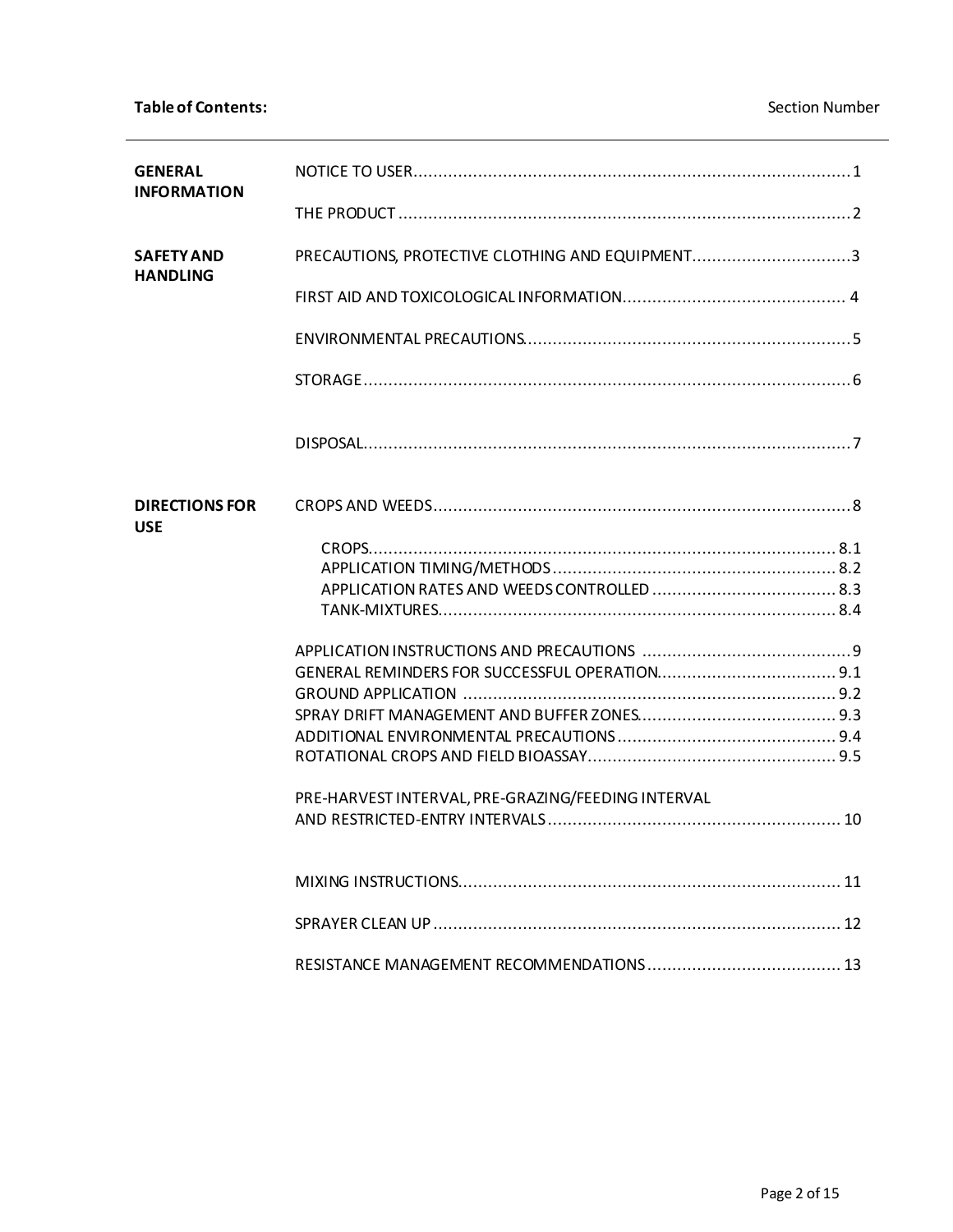#### **GENERAL INFORMATION**

### **SECTION 1: NOTICE TO USER**

This pest control product is only to be used in accordance with the directions on the label. It is an offence under the Pest Control Products Act to use this product in a way that is inconsistent with the directions on the label.

#### **SECTION 2: THE PRODUCT**

CORVUSis a selective herbicide for control of important broadleaf and grass weedsin field corn (grown for grain or silage) and seed corn. CORVUScan be applied from pre-plant up to the 2-leaf stage of corn (refer to Directions For Use for details).

### **SAFETYAND HANDLING**

#### **SECTION 3: PRECAUTIONS, PROTECTIVE CLOTHING AND EQUIPMENT**

PRECAUTIONS: KEEP OUT OF REACH OF CHILDREN. Avoid contact with eyes, skin or clothing. Wash thoroughly with soap and water after handling.

#### **PERSONAL PROTECTIVE EQUIPMENT (PPE):**

Wear a long-sleeved shirt, long pants, chemical-resistant gloves, socks and shoes during mixing, loading, application, clean-up and repair. In addition, wear protective eyewear (i.e., goggles or face shield) during mixing, loading, clean-up and repair activities. Gloves are not required during application within a closed cab.

Follow manufacturer's instructions for cleaning/maintaining Personal Protective Equipment (PPE). If no such instructions for washables, use detergent and hot water. Keep and wash PPE separately from other laundry.

**User Safety Recommendations: User should:** wash hands before eating, drinking, chewing gum, using tobacco, or using the toilet. Remove clothing immediately if pesticide getsinside. Then wash thoroughly and put on clean clothing. Remove PPE immediately after handling this product. Wash the outside of gloves before removing. As soon as possible, wash thoroughly and change into clean clothing. Obtain prompt medical aid if poisoning should occur.

DO NOT apply this product in a way that this product will contact workers or other persons, either directly or through drift.

Apply only to agricultural crops when the potential for drift to areas of human habitation and human activity, such as houses, cottages, schools and recreational areas, is minimal. Take into consideration wind speed, wind direction, temperature inversions, application equipment, and sprayer settings.

When tank-mixes are permitted, read and observe all label directions, including rates and restrictions for each product used in the tank-mix. Follow the more stringent label precautionary measures for mixing, loading and applying stated on both product labels.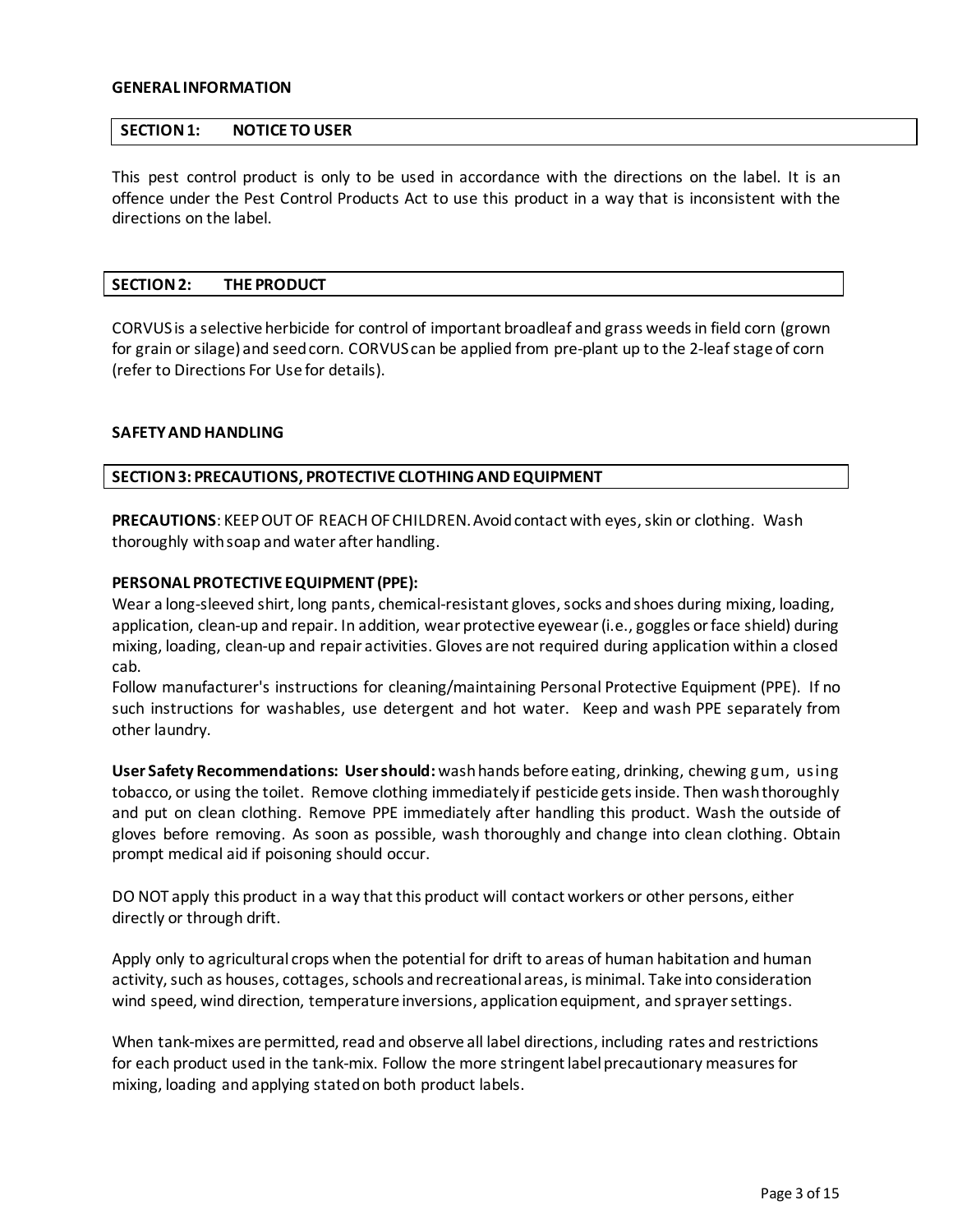**Note:** If this pest control product is to be used on a commodity that may be exported and you require information regarding Maximum Residue Limits for an importing country, please contact Bayer CropScience Canada Inc. at 1-888-283-6847 or [www.cropscience.bayer.ca.](http://www.cropscience.bayer.ca/)

## **SECTION 4: FIRST AID AND TOXICOLOGICAL INFORMATION**

### **FIRST AID**

**If swallowed,** call a poison control centre or doctor immediately for treatment advice. Have person sip a glass of waterif able to swallow. Donot induce vomiting unless told to do so by a poison control centre or doctor. Do not give anything by mouth to an unconscious person.

**If on skin or on clothing,** take off contaminated clothing. Rinse skin immediately with plenty of waterfor 15–20 minutes. Call a poison control centre or doctor for treatment advice.

**If inhaled,** move person to fresh air. If person is not breathing, call 911 or an ambulance, then give artificial respiration, preferably by mouth-to-mouth, if possible. Call a poison control centre or doctor for further treatment advice.

**If in eyes,** hold eye open and rinse slowly and gently with waterfor 15–20 minutes. Remove contact lenses, if present, after the first 5 minutes, then continue rinsing eye. Call a poison control centre or doctor for treatment advice.

Take container, label or product name and Pest Control Product Registration Number with you when seeking medical attention.

**TOXICOLOGICAL INFORMATION:** No specific antidote is available. Treat the patient symptomatically.

## **SECTION 5: ENVIRONMENTAL PRECAUTIONS**

Toxic to aquatic plants and non-target terrestrial plants. Observe spray buffer zones specified under DIRECTIONS FOR USE.

To reduce runoff from treated areas into aquatic habitats avoid application to areas witha moderate to steep slope, compacted soil, or clay.

Avoid application when heavy rain is forecast.

Contamination of aquatic areas as a result of runoff may be reduced by including a vegetative filter strip between the treated area and the edge of the water body.

#### **SECTION 6: STORAGE**

Store in cool, dry, well ventilated place and in such a manner asto prevent cross contamination with other pesticides, seed, fertilizers, food, and feed. Store in original container and out of reach of children, preferably in a locked storage area. Do not use or store in or around the home.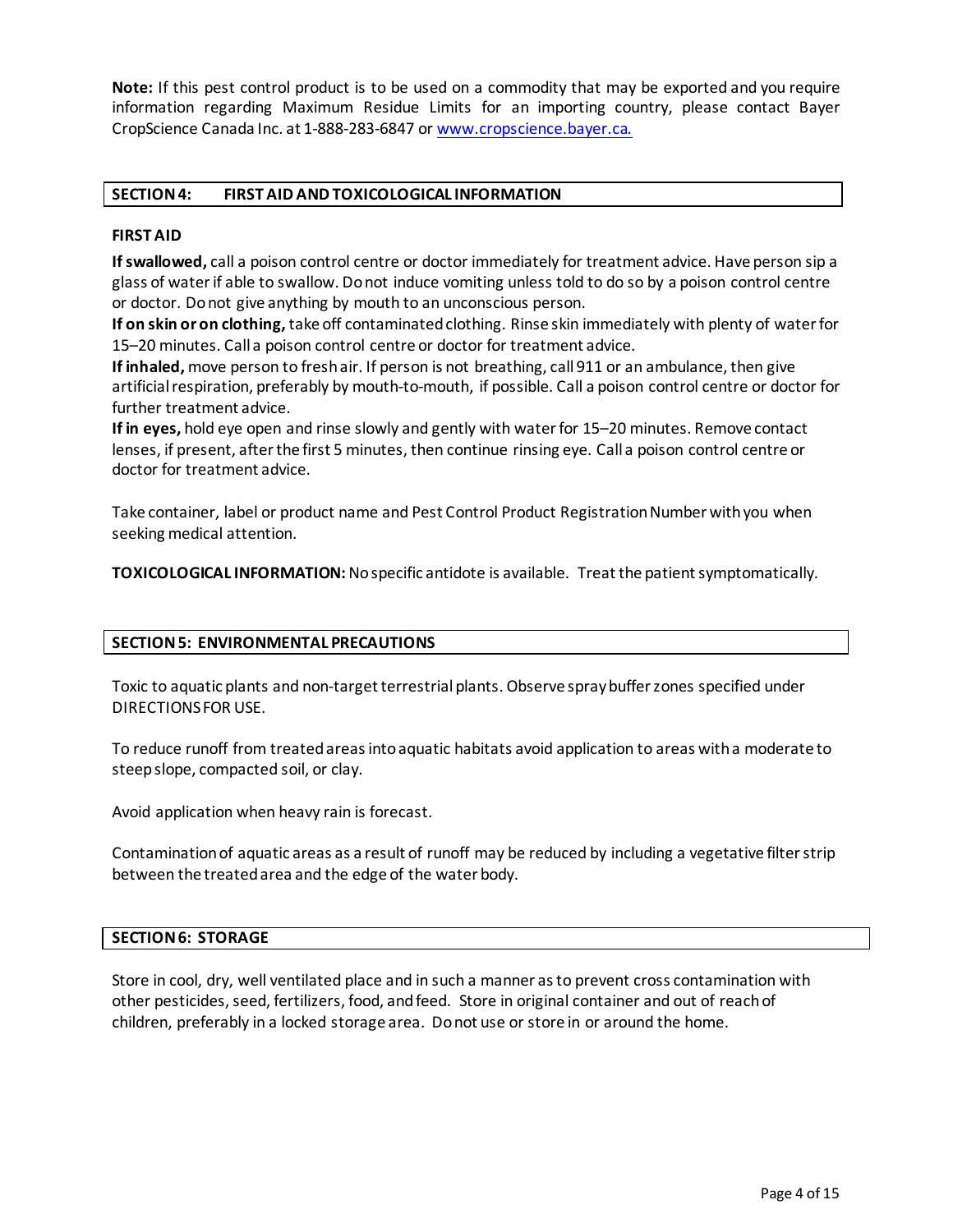## **SECTION 7: DISPOSAL**

## **DISPOSAL:**

**For RECYCLABLE CONTAINER:** Do not reuse this container for any purpose. This is a recyclable container, and is to be disposed of at a container collection site. Contact your local distributor/dealer or municipality for the location of the nearest collection site. Before taking the container to the collection site**:**

1. Triple- or pressure-rinse the empty container. Add the rinsings to the spray mixture in the tank.

2. Make the empty, rinsed container unsuitable for further use.

If there is no container collection site in your area, dispose of the container in accordance with provincial requirements.

**For RETURNABLE CONTAINER:** Do not reuse this container for any purpose. For disposal, this empty container maybe returned to the point of purchase (distributor/dealer).

**For RETURNABLE-REFILLABLE CONTAINER:** For disposal, this empty container may be returned to the point of purchase (distributor/dealer). It must be refilled by the distributor/dealer with the same product. Do not use this container for any other purpose.

**Disposal of Unused, Unwanted Product:** For information on disposal of unused, unwanted product, contact the manufacturer or the provincial regulatory agency. Contact the manufacturer and the provincial regulatory agency in case of a spill, and for clean-up of spills.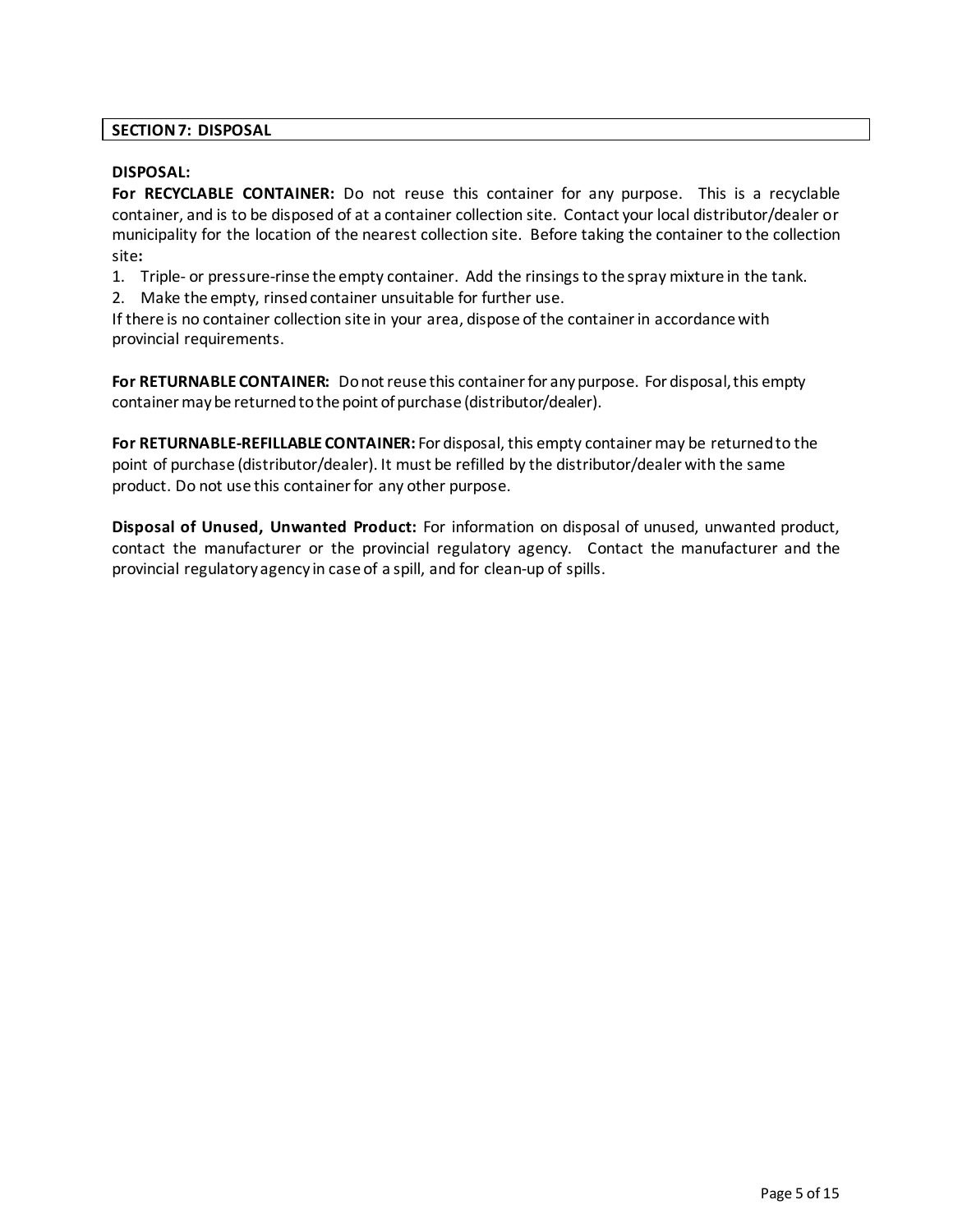### **DIRECTIONS FOR USE**

### **SECTION 8: CROPS AND WEEDS**

### **8.1 CROPS**

## **FIELD CORN(GROWN FOR GRAINOR SILAGE)ANDSEED CORN Not for use on sweet corn or popcorn.**

- CORVUSmay be applied either alone or in tank-mixtures with certain other registered and recommended herbicides found on thislabel.
- CORVUSmay be applied **pre-plant(surface or incorporated), pre-emergence, or early postemergence (up to the 2-leaf growth stage offield corn only (grain and silage).**
- CORVUSmay be used**for all tillage systems (e.g. no-tillage, reduced tillage and conventional).**
- Corn seeds must be planted at least 4 cm below the soil surface.
- Corn hybrids and seed corn inbred lines vary in their response to CORVUS. Not all hybrids have been testedfor sensitivity to CORVUS. Consult with your seed provider, your local Bayer representative and/or other knowledgeable agricultural professionals for advice on tolerance of hybrids and any known acute sensitivity to ALS-inhibiting and/or SU herbicides before applying CORVUS. Ifthe tolerance of a hybrid is not known, apply CORVUSto a small area to first determine if the hybrid is tolerant prior to spraying large acreages of that hybrid.
- Not all seed corn inbred lines have been tested for tolerance to CORVUS. Use of this product must be approved by the contracting Seed Corn Company and comply with the directions given by the contractor.

Refer to Section 9 for additional application instructions and use limitations.

## **8.2 APPLICATION TIMING/METHODS**

## **APPLICATION WITH WATEROR NITROGEN SOLUTION AS A DILUENT CARRIER:**

- For surface preplant (up to 14 days prior to planting), preplant incorporated and preemergence applications, sprayable grade fluid fertilizer (nitrogen solution) may replace all or part of the water as a carrier.
- Check for compatibility by combining all ingredients in a small container in the same ratio as the anticipated use. If any indications of physical incompatibility develop, do not use this mixture for spraying. Indications of incompatibility usually will appear 5-15 minutes aftermixing.
- **DO NOT use sprayable fluid fertilizer (nitrogen solution)as the carrier for early postemergence applications asthe nitrogen solutioncan typically cause corn injury such astissue burn (necrosis).**

#### **Pre-plant/Pre-emergence Surface:**

Apply CORVUSalone or in combination with recommended tank-mixes as a broadcast spray up to 14 days before planting or after planting, but prior crop emergence. Failure to thoroughly close and firm the seed furrow may allow herbicide to directly contact the seed which can cause injury. After a preplant surface application, if possible, do not move treatedsoil out of the row or move untreatedsoil to the soil surface during planting, as weed control may be reduced.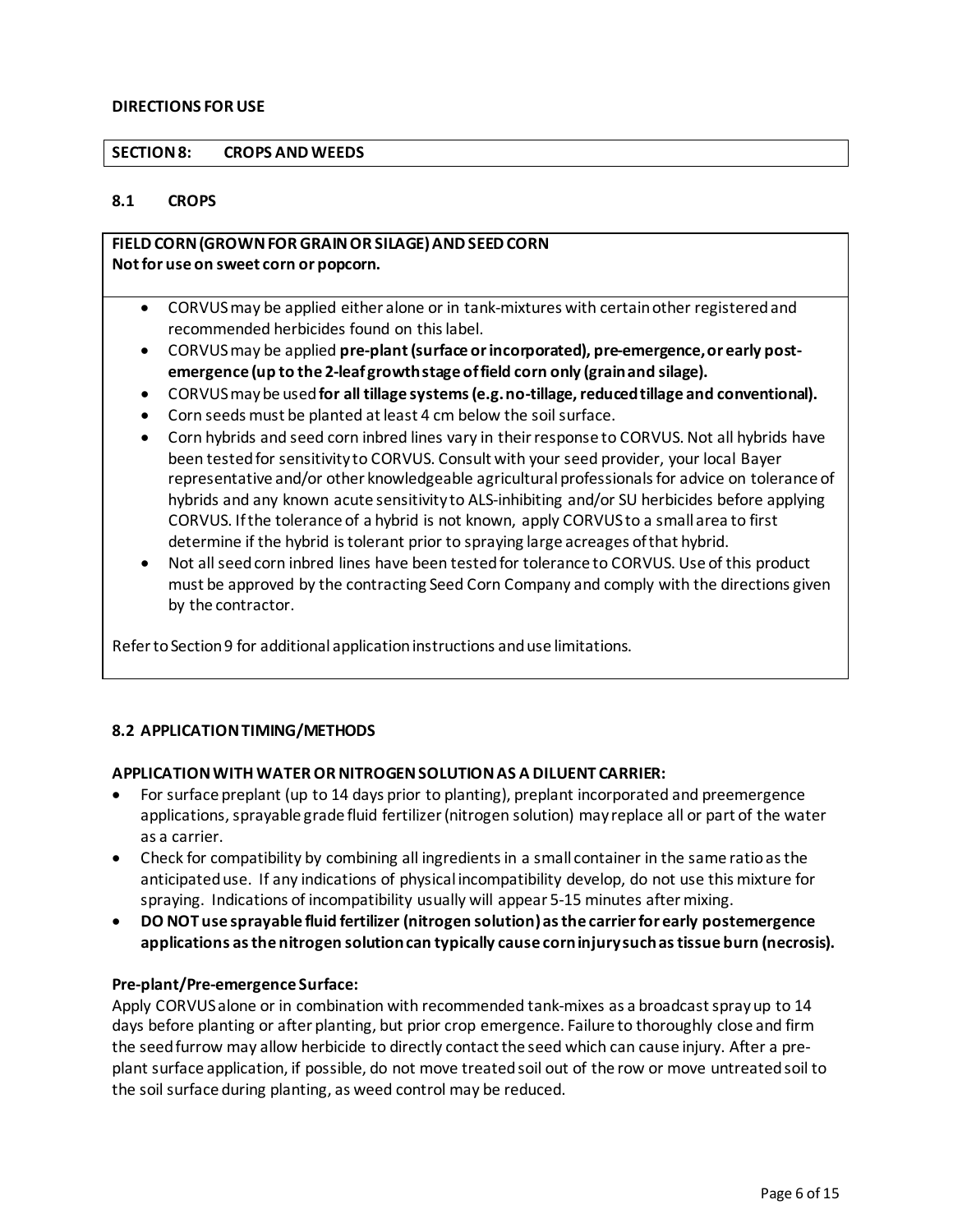Rainfall and/or overhead sprinkler irrigation is necessary tomove CORVUSinto the upper soil surface where weed seeds germinate. Dry weather conditions following application may reduce weed control. If adequate moisture is not received within 14 days after application and weeds begin to emerge from the soil, a light rotaryhoeing or shallow incorporation (no deeper than 1.25 cm deep) will improve performance and minimize crop damage. Excessive rainfall or irrigationafter application may reduce weed control.

## **Pre-plant Incorporation:**

Apply CORVUSalone or in combination with recommended tank-mixes as a broadcast spray up to 7 days before planting. Uniformly incorporate in the top two inches (2.5-5 cm) of soil before planting. Avoid deep incorporation since reduced weed control and/or crop injury may result. Incorporate with implements, which provide uniform, shallow incorporation (example: finishing disk, harrow, rolling cultivator, etc.).

## **Pre-plant/Pre-emergence Burndown:**

CORVUSwill control small emerged weeds (up to 5 cm in height) and provide residual control for new flushes of weeds. When weeds are present atthe time of treatment and prior to corn emergence, an adjuvant (COC or MSO applied at 1% volume/volume or a non-ionic surfactant(NIS), such as Agral 90 or Agsurf, applied at 0.25% volume/volume) may be added for improved burndown of emerged labeled weeds. If larger weeds are present attime of application, CORVUSmay be tank-mixed with registered burndown herbicides. Refer to tank-mix sectionin thislabel for further information. When using sprayable fluid fertilizer (nitrogen solution) as the carrier or mixing with certainglyphosate formulations, substitute a non-ionic surfactant for oil concentrates.

## **Early post-emergence to field corn (grain and silage only):**

CORVUS may be applied to corn from the spike to and including the 2-leaf stage as a broadcast spray. CORVUS will control small emerged weeds(up to 5 cm in height) and provide residual control for new flushes of weeds. When weeds are present at the time of treatment apply in tank-mix with Aatrex Liquid 480 Herbicide, Xtendimax with VaporGrip Technology Herbicide or Xtendimax 2 with Vaporgrip Technology for additional weed control. Refer to tank-mix section in thislabel for further information. Tank-mixtures with other herbicides are not recommended for earlypost-emergence applications of CORVUSin corn as crop response symptoms including bleaching, leaf edge necrosis and stunting may result.

- **DO NOT use any adjuvants with CORVUS when applied to emerged field corn.**
- **DO NOT use sprayable fluid fertilizer (nitrogen solution)as the carrier for early postemergence applications.**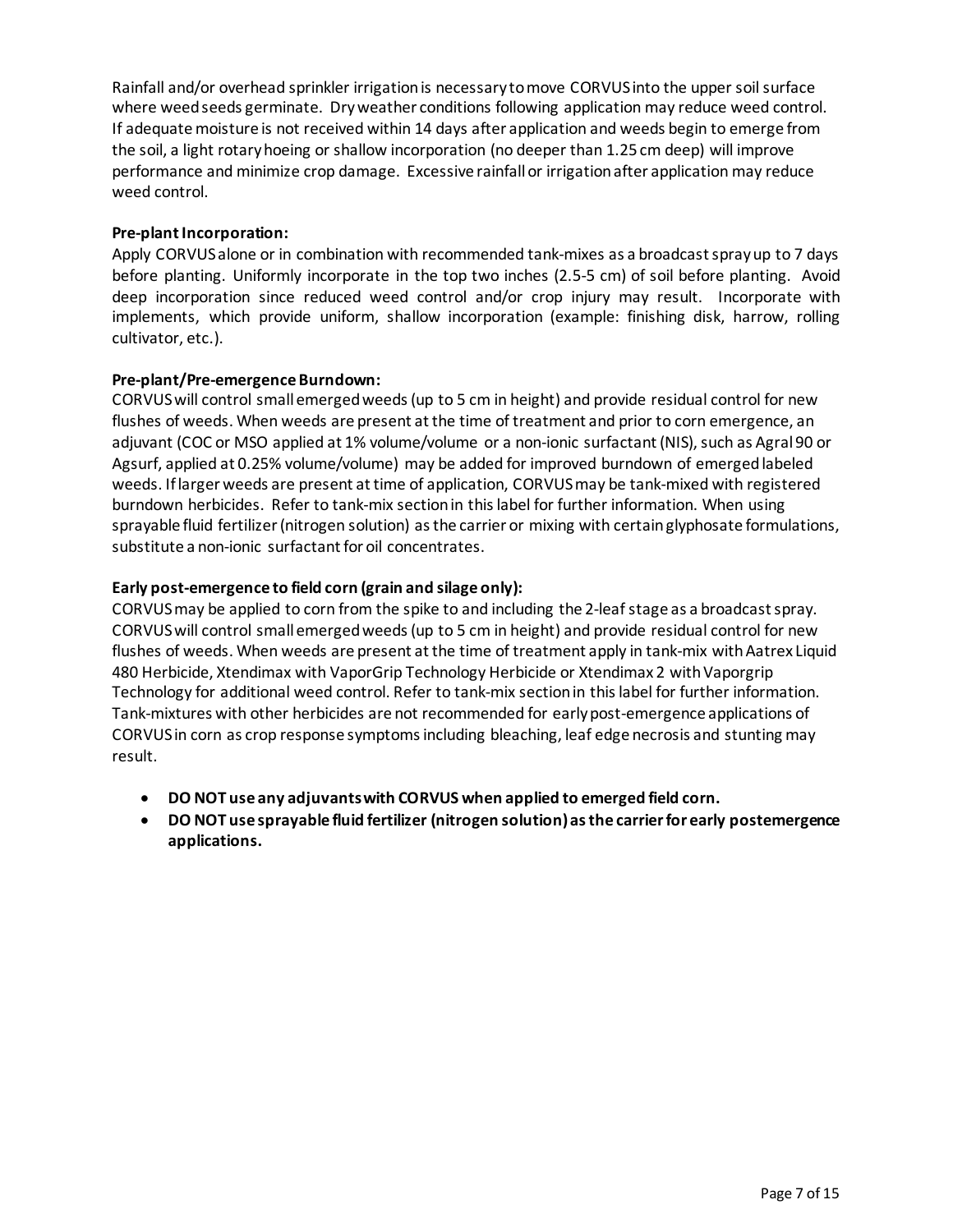## **8.3 APPLICATION RATE AND WEEDS CONTROLLED**

CORVUSapplied at **230 – 410 mL/ha** in pre-plant surface, pre-plant incorporated, pre-emergence or early post-emergence (up to 2-leaf field corn grown for grain and silage) treatments according to label recommendations will provide control of the following weed species:

| Weeds controlled <sup>1,2</sup>                                                                                                                                                        | <b>Remarks</b>                                                                                                                                                                                                                                                                                                                                  |  |  |
|----------------------------------------------------------------------------------------------------------------------------------------------------------------------------------------|-------------------------------------------------------------------------------------------------------------------------------------------------------------------------------------------------------------------------------------------------------------------------------------------------------------------------------------------------|--|--|
| Barnyard grass <sup>3</sup><br>Crabgrass (smooth and large/hairy)<br>Green foxtail <sup>3</sup><br>Yellow foxtail <sup>3</sup><br>Giant foxtail <sup>3</sup><br>Witchgrass             | Apply a minimum of 230 mL CORVUS/ha for early-season control of<br>labelled weeds. The lowest rate is only recommended for low weed<br>pressure and when there is a two-pass weed control system<br>planned with a registered in-crop herbicide treatment.<br>Apply a minimum of 330 mL CORVUS/ha for season-long control of<br>labelled weeds. |  |  |
| Lamb's-quarters<br>Common ragweed<br>Dandelion (seedling)                                                                                                                              | Use higher rates within the labelled rate range for heavy weed<br>pressure.                                                                                                                                                                                                                                                                     |  |  |
| Eastern black nightshade<br>Mustard (wild and wormseed)<br>Plantain (seedling)<br>Redroot pigweed<br>Sowthistle (annual and spiny annual)<br>Waterhemp (common and tall)<br>Velvetleaf | Apply 410 mL of CORVUS/ha for improved season-long control of<br>waterhemp, large crabgrass and green foxtail.                                                                                                                                                                                                                                  |  |  |

<sup>1</sup> including emerged weeds up to 5 cm in height.

<sup>2</sup> includes ALS/SU (Group 2), auxin (Group 4), triazine (Group 5), glyphosate (Group 9) and PPO (Group 14) resistant biotypes.

<sup>3</sup> non- ALS/SU (Group 2) resistant biotypes only

CORVUS treatments are most effective in controlling weeds when adequate rainfall is received within 14 days after application.

# **Preplant/Preemergence Burndown-Spray Additives:**

• for control of emergedweeds **prior**to corn emergence, CORVUSmaybe used in conjunction with an adjuvant: COC or MSO applied at 1% volume/volume or a non-ionic surfactant (NIS), such as Agral 90 or Agsurf, applied at 0.25%volume/volume.

# **Early post-emergence to field corn for grain and silage only:**

• **DO NOT use any adjuvantsor fertilizerwith CORVUS when applied to emerged field corn.**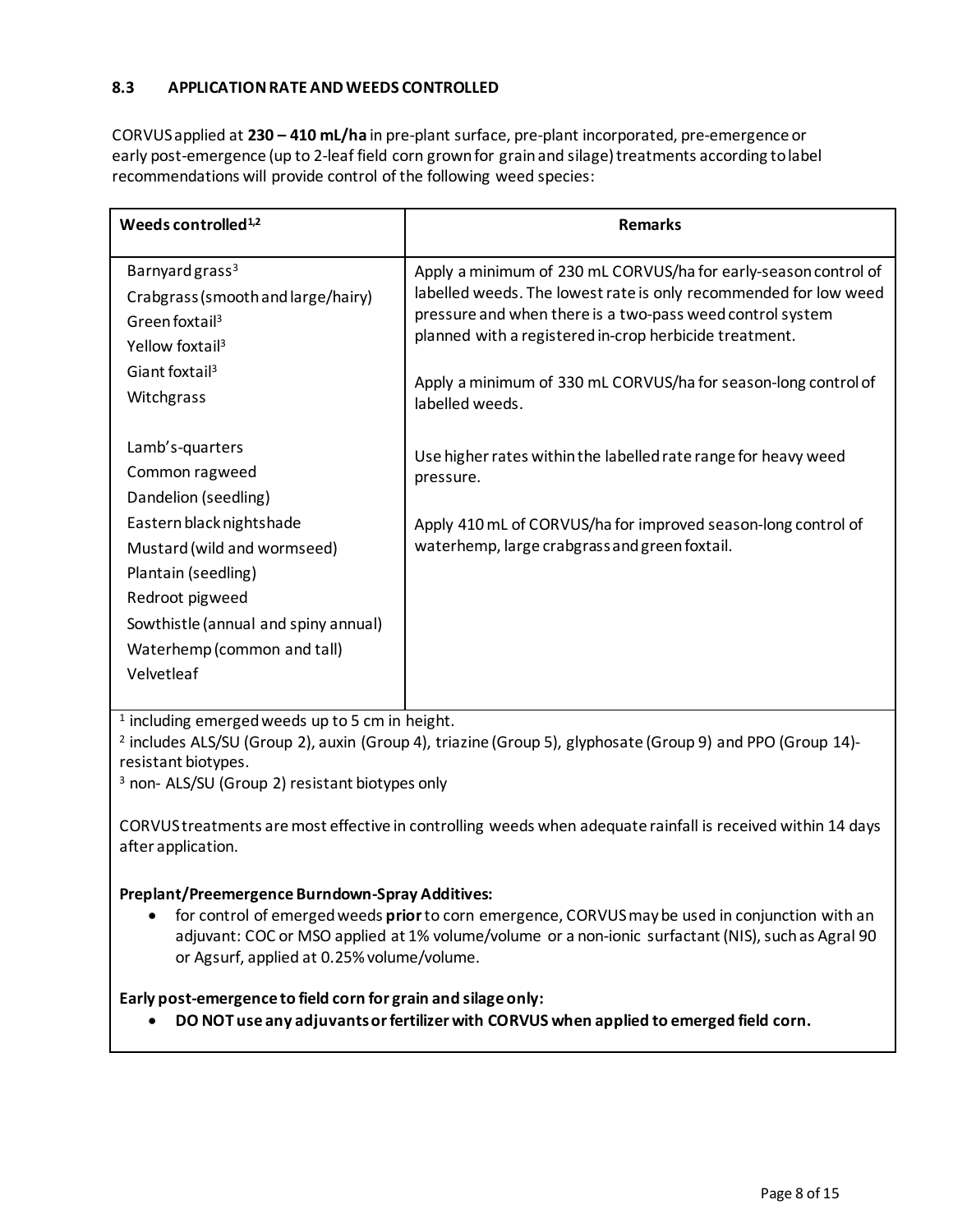## **8.4 TANK-MIXTURES:**

For control of weed species listed for CORVUS alone plus additional weeds, CORVUS may be tank-mixed with one of the following herbicides. Consult the labels of the tank-mix partners for pertinent recommendations, directions for use, rates, restrictions, and precautions not specified on this label. Observe the largest (most restrictive) buffer zone of the products involved in the tank-mixture. Unless prohibited on this or other product labels apply as a broadcast or band application.

## **CORVUS can be tank-mixed with the following herbicides at labelled ratesfor additional weed control:**

## **CONSULT TANK-MIX PARTNER LABELS FOR COMPLETE INSTRUCTIONS AND RESTRICTIONS. ALWAYS USE MOST RESTRICTIVE DIRECTIONS ON THE LABEL OF THE PRODUCTS INVOLVED IN THE TANK-MIXTURE.**

| <b>Tank-mix Partner</b>                                                  | Crop                                                                                                                          | <b>Application Timing</b>                                                                               |
|--------------------------------------------------------------------------|-------------------------------------------------------------------------------------------------------------------------------|---------------------------------------------------------------------------------------------------------|
| Aatrex Liquid 480 Herbicide                                              | Field corn<br>(grown for grain or silage)                                                                                     | Pre-plant incorporated, pre-emergence<br>or early post-emergence (up to 2-leaf<br>growth stage of corn) |
| Xtendimax with VaporGrip Technology<br>Herbicide                         | Field corn<br>Pre-emergence or early post-<br>(grown for grain or silage)<br>emergence (up to 2-leaf growth stage<br>of corn) |                                                                                                         |
| Xtendimax 2 with VaporGrip<br><b>Technology Herbicide</b>                |                                                                                                                               |                                                                                                         |
| Converge 480 Herbicide                                                   | Field corn (grown for grain<br>or silage) or seed corn                                                                        | Pre-plant surface or pre-emergence                                                                      |
| Roundup WeatherMAX with Transorb 2<br><b>Technology Liquid Herbicide</b> | Field corn (grown for grain<br>or silage) or seed corn                                                                        | Pre-plant surface or pre-emergence                                                                      |
| Roundup Transorb HC Liquid Herbicide                                     | Field corn<br>Pre-plant surface or pre-emergence<br>(grown for grain or silage)                                               |                                                                                                         |
| R/T 540 Liquid Herbicide                                                 |                                                                                                                               |                                                                                                         |
| CO-OP Vector 540 Liquid Herbicide                                        |                                                                                                                               |                                                                                                         |
| Roundup Xtend with VaporGrip<br><b>Technology Herbicide</b>              |                                                                                                                               |                                                                                                         |
| Roundup Xtend 2 with VaporGrip<br>Technology                             |                                                                                                                               |                                                                                                         |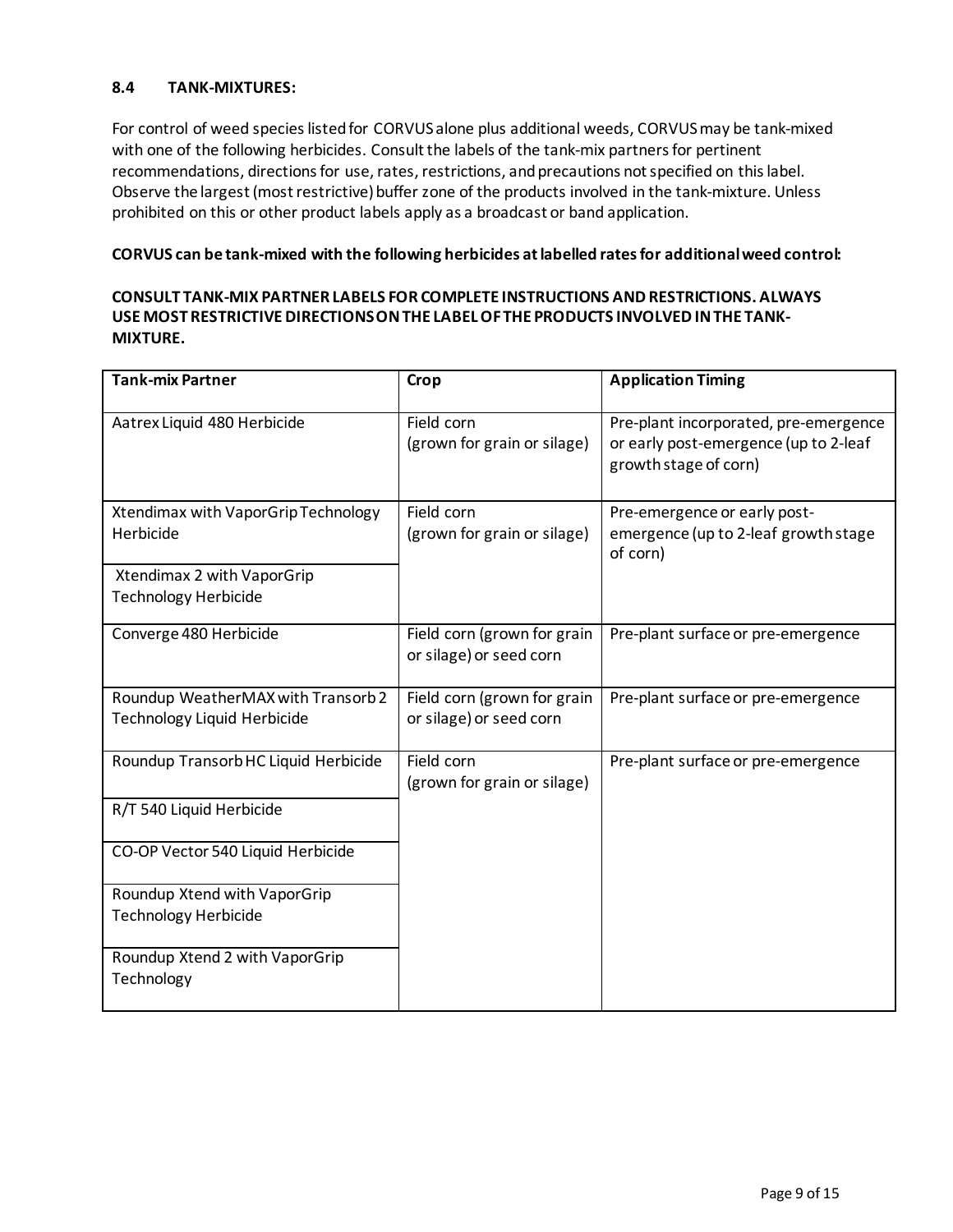## **SECTION 9: APPLICATION INSTRUCTIONS ANDPRECAUTIONS**

## **9.1 GENERAL REMINDERS FOR SUCCESSFUL OPERATION**

- Do not make more than one application in corn per season.
- DO NOT use on popcorn and sweet corn.
- CORVUSwill provide effective weed control when applied and subsequently moved into the soil by rainfall, sprinkler irrigation or mechanical tillage prior to weedemergence.
- CORVUS treatments are most effective in controlling weeds when adequate rainfall is received within 14 days after application.
- Do not use flood irrigationto apply, activate or incorporate CORVUS.
- Weed control may not be adequate under severe drought conditions.
- Plant corn at least 4 cm deep. Failure to close the seed furrow may allow herbicide spray to directly contact the seed which can cause injury.
- Under certain conditions, temporary yellowing of some corn leaves and/or crop stunting may occur when the plant is in the seedling stage. These conditionsinclude cold weather, excessive moisture and/or compacted soils. The symptoms are most visible where excessive rates have been applied, such as sprayer overlaps. The crop typically recovers quickly.
- Uneven application such as swath overlapping, variable tractor speed, spraying on turns, etc., may result in crop injury and increase chances of injury to succeeding crops.
- Avoid overlapping; shut off spray boom while starting, turning, slowing or stopping to prevent crop injury from an over application.
- DO NOT apply CORVUS to field corn grown on loamy sands or sands and/or soils with less than 2 % O.M.
- Follow directions under Section 8 for the correct rate and timing of application.
- CORVUSdelivered via drift or tank contamination can cause severe damage to other crops. Careful management of spray drift and tank cleanout is required (refer to section 9.3- SPRAY DRIFT MANAGEMENT and section 12-SPRAYER CLEAN-UP).

## **9.2 GROUND APPLICATION**

Apply CORVUSalone or in tank-mixtures, by ground equipment only. DO NOT APPLY BY AIR.

## **Ground Broadcast Treatment:**

- Accurately calibrate the sprayer prior to mixing the herbicide treatments.
- Apply CORVUS in a minimum of 150 L/ha of total spray volume. Sprayable fluid fertilizer (nitrogen solution) may replace all or part of the water as a carrier for pre-plant (surface or incorporated) and pre-emergence applications.
- Referto the nozzle manufacturer's recommendations for proper nozzle, pressure setting and sprayer speed for optimum product performance and minimal spray drift.
- For best results use flat fan nozzles or comparable nozzlesto achieve uniform spray distribution. DO NOT apply with hollow cone nozzles or with other application equipment which does not provide uniform coverage.
- Agitate thoroughly before and during application with either bypass or mechanical agitation.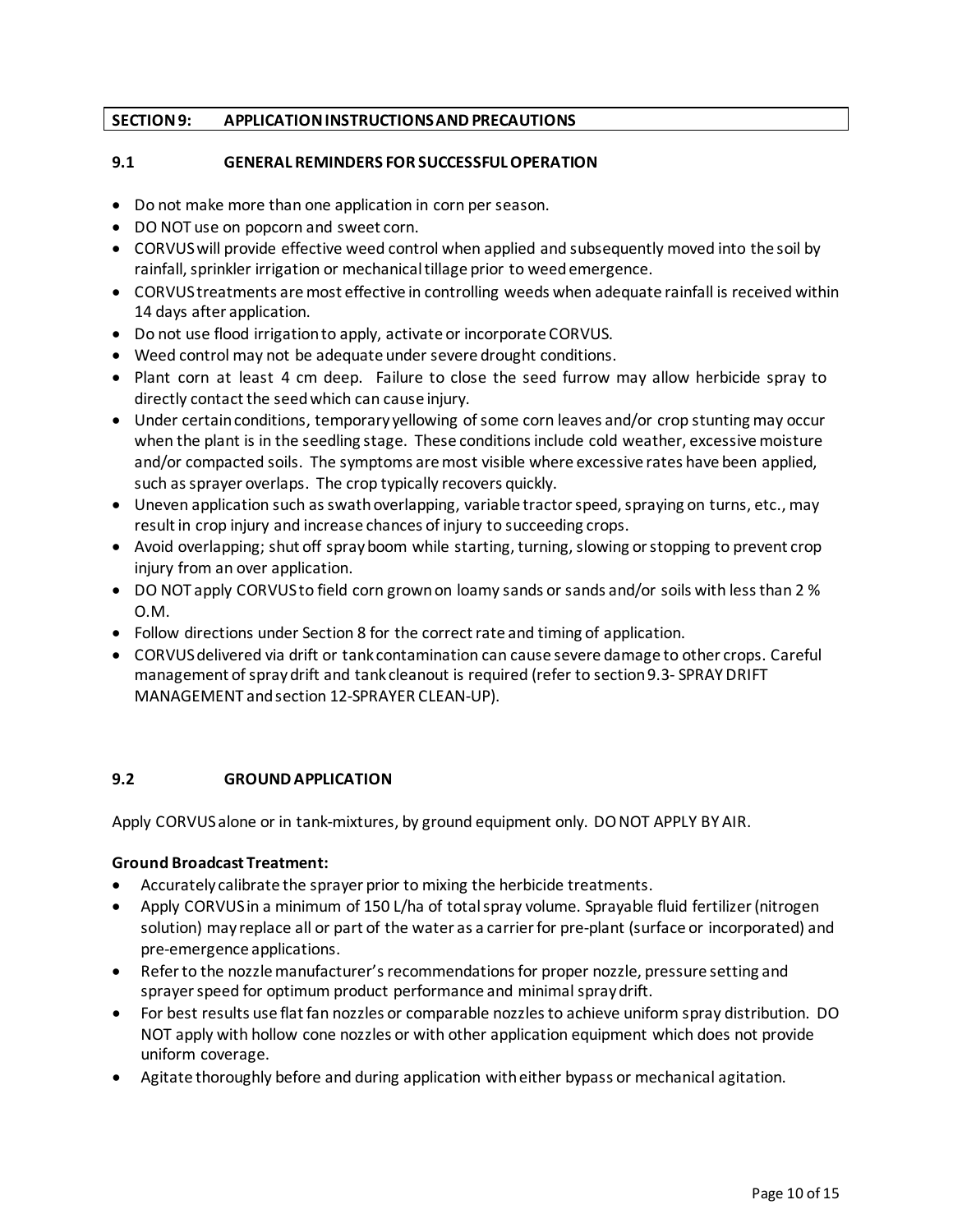## **Band Treatment:**

CORVUS and the recommended tank-mixtures may be applied as a band treatment. Use the following formula to calculate the amount of herbicide needed for band treatments:

 Band width in centimetres  $B_{\text{end}}$  width in centimetres  $\mathbf{r}$ 

Row width in centimetres  $\times$  Broadcast rate / ha = Band rate / ha

### **9.3 SPRAY DRIFT MANAGEMENT AND BUFFER ZONES**

Field sprayer application: DO NOT apply during periods of dead calm. Avoid application of this product when winds are gusty. DO NOT apply with spraydroplets smallerthan the American Society of Agricultural Engineers(ASAE S572.1) medium classification. Boom height must be 60 cm or less above the crop or ground.

DO NOT apply by air.

### **SPRAY BUFFER ZONES**

A spraybuffer zone is NOT required for:

• low-clearance hooded or shielded sprayersthat prevent spray contact with non-target crops, fruit or foliage.

The spray buffer zones specified in the table below are required between the point of direct application and the closest downwind edge of sensitive terrestrial habitats(such as grasslands, forested areas, shelter belts, woodlots, hedgerows, riparian areas and shrublands), sensitive freshwater habitats (such as lakes, rivers, sloughs, ponds, prairie potholes, creeks, marshes, streams, reservoirs and wetlands)and estuarine/marine habitats.

|                          |                       | Spray Buffer Zones (metres) Required for the Protection of: |                |                          |                |             |
|--------------------------|-----------------------|-------------------------------------------------------------|----------------|--------------------------|----------------|-------------|
|                          | Crop                  | Freshwater Habitat of                                       |                | Estuarine/Marine Habitat |                | Terrestrial |
| Method of<br>application |                       | Depths:                                                     |                | of Depths:               |                | Habitat:    |
|                          |                       | Less than                                                   | Greater than   | Less than                | Greater than   |             |
|                          |                       | 1 <sub>m</sub>                                              | 1 <sub>m</sub> | 1 <sub>m</sub>           | 1 <sub>m</sub> |             |
| Field<br>sprayer         | Corn (field and seed) | 4                                                           |                |                          | 0              | 4           |

When tank mixes are permitted, consult the labels of the tank-mix partners and observe the largest (mostrestrictive)spraybuffer zone of the products involved in the tank mixture and apply using the coarsest spray (ASAE) category indicated on the labels for those tankmix partners.

The spray buffer zones for this product can be modified based on weather conditions and spray equipment configuration by accessing the Spray Buffer Zone Calculator on the Pesticides portion of the Canada.ca website.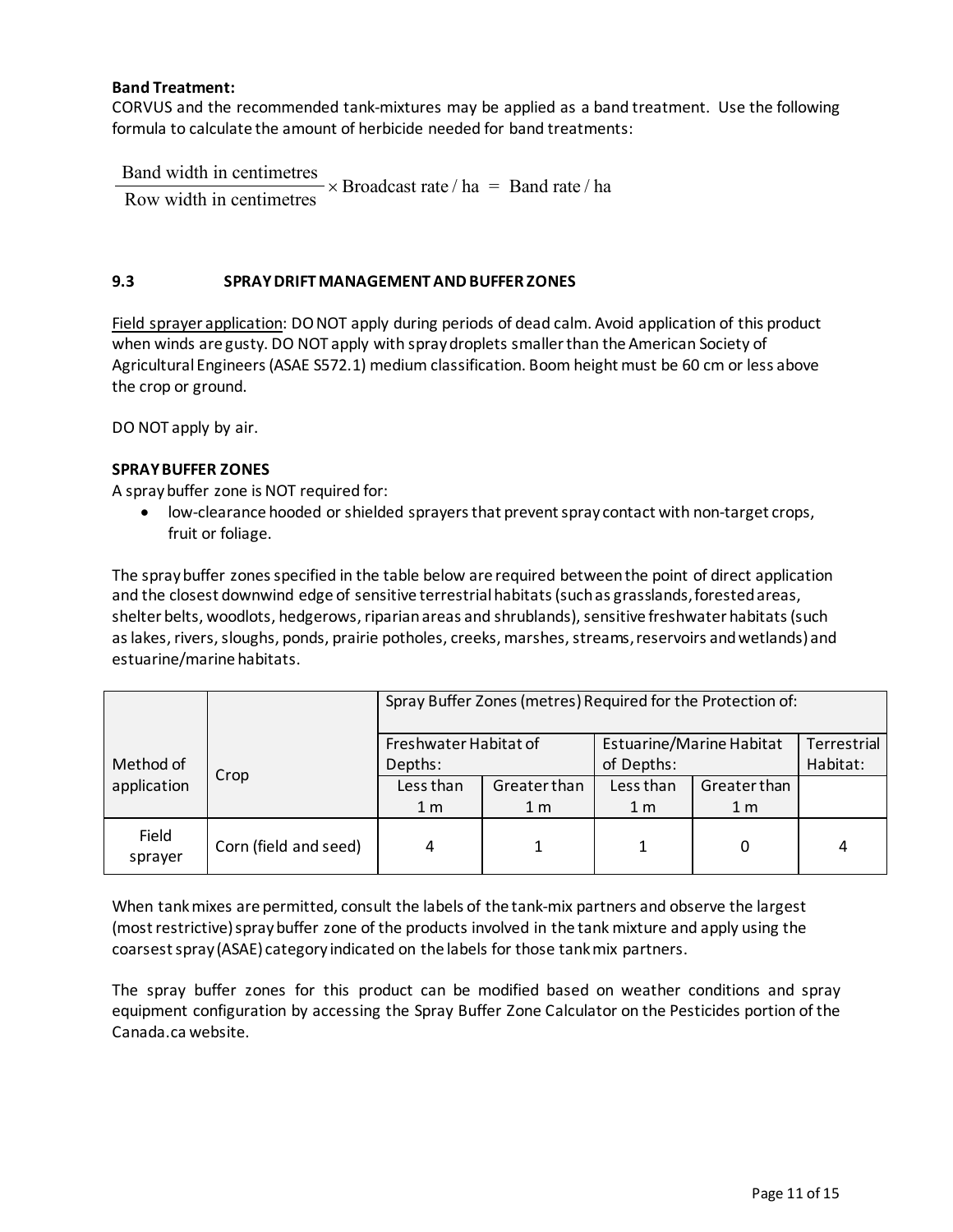# **9.4 ADDITIONAL ENVIRONMENTAL PRECAUTIONS**

- The use of this chemical may result in contamination of groundwater particularly in areas where soils are permeable (e.g. sandy soil) and/or the depth to the water table is shallow.
- To reduce runoff from treated areas into aquatic habitats avoid application to areas with a moderate to steep slope, compacted soil, or clay. Avoid application when heavy rain is forecast.
- Do not apply, drain, or flush sprayequipment on or near desirable trees or other plants or on areas where their roots may extend, or in locations where the chemical may be washed or moved into contact with their roots.
- Contamination of aquatic areas as a result of runoff may be reduced by including a vegetative strip between the treated area and the edge of the water body.
- As this product is not registered for the control of pests in aquatic systems, DO NOT use to control aquatic pests.
- DO NOT contaminate irrigation or drinking water supplies or aquatic habitats by cleaning of equipment or disposalof wastes.

## **9.5 ROTATIONAL CROPS AND FIELD BIOASSAY**

Only the following crops have been field tested to indicate they may be safely planted at the prescribed interval after an application of CORVUS. To avoid the possibility of injury to subsequent crops after an application of the recommended rate of CORVUS, follow the crops and replanting interval which appear on thislabel and the label of the tank-mix partner, and always observe the most restrictive replanting interval.

- Crop varieties planted back at intervals of one year or lessshould not have known acute sensitivity to ALS-inhibiting and/or SU herbicides.
- A field bioassay must be conducted the year prior to growing any other crop of interestto confirm crop safety.

Failure to follow the rotational cropping guidelines could result in injury to seeded crop(s).

| Immediate plant back* | 4 months after a spring<br>application of CORVUS | The year following an<br>application of CORVUS                           |
|-----------------------|--------------------------------------------------|--------------------------------------------------------------------------|
| Field and Seed Corn   | <b>Winter Wheat</b>                              | Soybean<br>Corn (field and seed)<br><b>Spring Barley</b><br>Spring wheat |

\* In the event that corn crop treated with CORVUS is lost due to environmental conditions and reseeding is required, field corn may be reseeded immediately. **Do not**make a second application of CORVUS.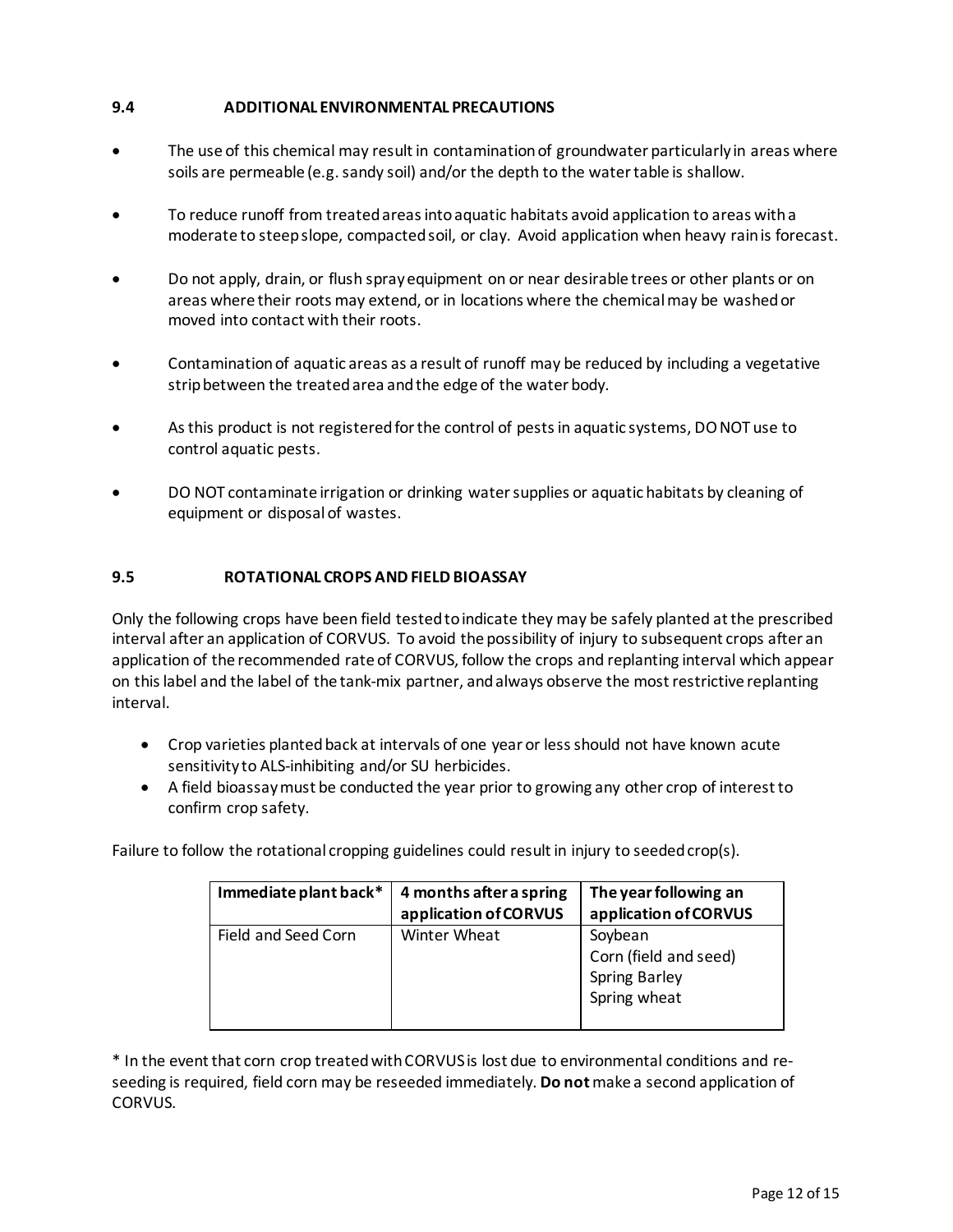### **FIELD BIOASSAY:**

Select a representative area or areas ofthe field previously treated with CORVUSto plant your bioassay crop(s). Be sure to consider factors such as size of field, soil texture, drainage and turn-around areas when selecting the site(s) that are most representative of the conditions in the field. On large fields, more than one site may be needed in order to obtain reliable results. Plant the test strips perpendicular to the direction in which the field was sprayed. The strips should be long enough to cross the width of several spray swaths. Large test strip areas are more reliable than small ones. Use standard tillage and seeding equipment to plant the bioassay. Prepare a seed bed and plant the crops and varieties you want the option of growing the following year. It is important to use the same planting time, conditions, techniques and cultural practices you normally use to plant and grow the bioassay crop(s). Also, plant into an adjacent area not treated with CORVUSto use as a comparison. Asthe crop(s) emerges and grows, examine these key points in CORVUS-treated and non-treatedareas:

- 
- root development vield
- crop stand plant colour and vigour
- rate of growth
	-

Allow the bioassay crop(s) to growto maturity while making your observations. Do not overspray the test strips with herbicides that may damage the bioassay crop(s). If the bioassay indicates that CORVUS residues are still present, continue cropping only to those crops listed on the label, and do not rotate to other crops until bioassay results indicate that susceptible crops are growing normally. DO NOT ROTATE TO OTHER CROPS UNTIL BIOASSAY INDICATES NORMAL GROWTH WITH NO YIELD REDUCTIONS.

## **SECTION 10: PRE-HARVEST, PRE-GRAZING/FEEDING ANDRESTRICTED-ENTRYINTERVALS**

- DO NOT graze or feed the immature corn to livestock prior to 45 days of CORVUSapplication.
- If tank-mixing, always respect the maximum pre-harvest/-grazing interval stated on the labels of all the tank-mix products.

DO NOT enter or allow worker entry into treated areas during the restricted-entry interval (REI) of 12 hours.

## **SECTION 11: MIXING INSTRUCTIONS**

CORVUSmust be applied with clean and properly calibrated equipment. Prior to adding CORVUS, ensure thatthe spray tank, filters and nozzles have been thoroughly cleaned and that agitation systemis properly working.

- 1. Fill spray tank with ¼ to ½ of the required volume of water or liquid fertilizer prior tothe addition of CORVUS.
- 2. Add CORVUSslowly to the tank and agitate, then add the rest of the water or liquid fertilizerto the desired level.
- 3. Maintain sufficient agitation to ensure a uniform spraymixture during application.
- 4. If CORVUSis applied in tank-mixtures with other pesticides, add CORVUSto the spray tank first and ensure that it is thoroughly dispersed before adding other pesticides.
- 5. Continue to fill the tank with water or liquid fertilizerto the desired volume while agitating.

Proper agitation should be maintained while applying to ensure a uniform spraymixture. Do not allow mixturesto stand for prolonged periods of time. Ifthe spray solution is allowed to settle for one hour or more, reagitate the spray solution for a minimum of 10 minutes before application.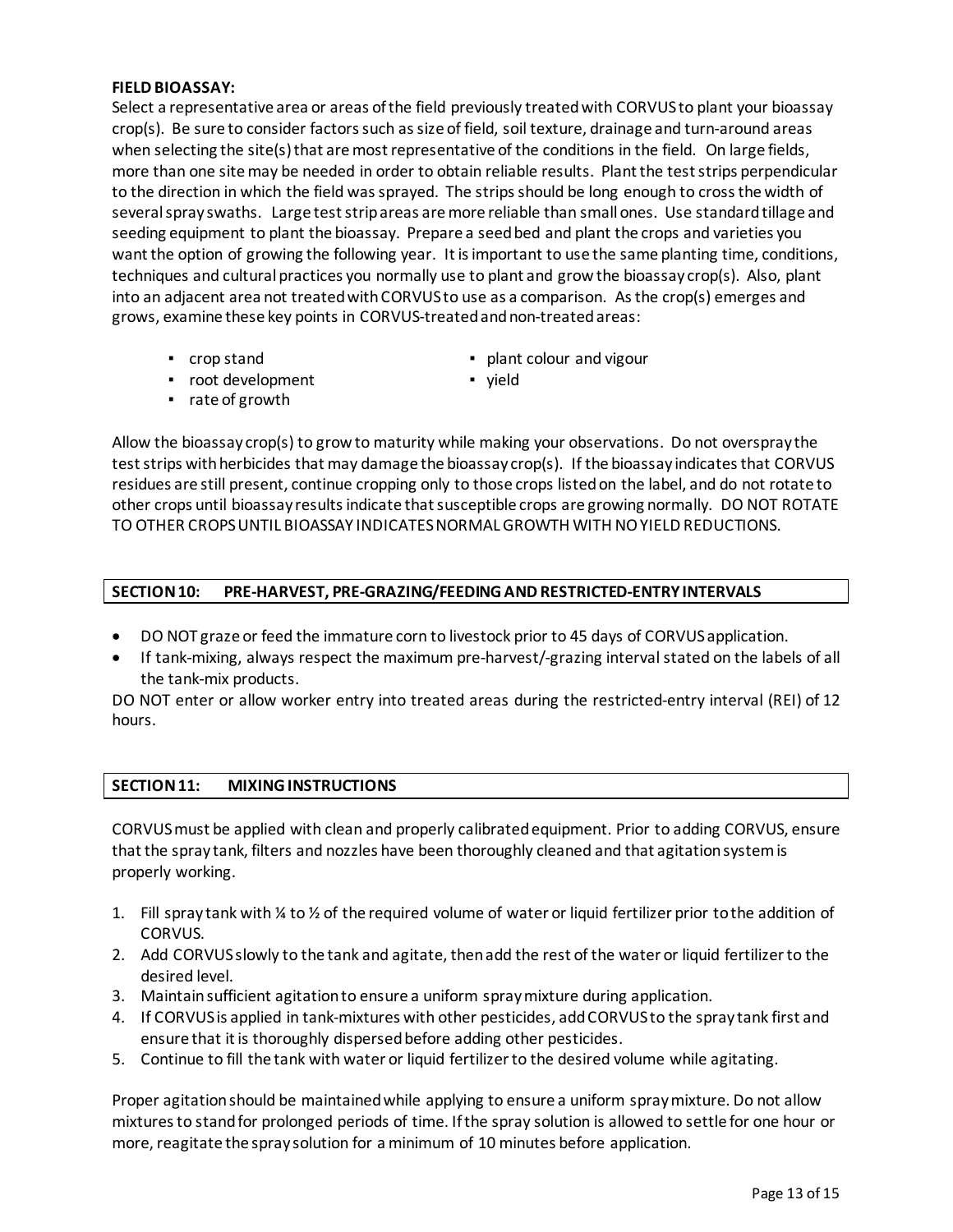DO NOT use sprayable fluid fertilizer (nitrogen solution) as the carrier for early postemergence applications as the nitrogen solution can typically cause corn injury suchas tissue burn (necrosis).

## **SECTION 12: SPRAYER CLEANUP**

Mixing and spray equipment, including pumps, nozzles, lines and screens must be thoroughly cleaned with a good quality tank cleaner to remove remaining traces of herbicide that might injure other crops. Before and after using CORVUSalways complete a thorough cleaning of the spray tank, lines and filters. Mix only as much cleaning solution as needed. The following procedures are recommended:

- 1. Drain any remaining spray solution of CORVUS from the spray tank and flush tank, hoses, boom and nozzles with clean water.
- 2. Use a pressure washertoclean the inside of the spray tank with this solution. Take care to wash all parts of the tank, including the inside top surface. If a pressure washer is not available, completely fill the sprayer with the cleaning solution to ensure contact of the cleaning solution with all internal surfaces of the tankand plumbing. Start agitation in the sprayer and thoroughly recirculate the cleaning solution for at least 15minutes. All visible deposits must be removed from the spraying system.
- 3. Flush hoses, spray lines, and nozzles for at least 1 minute with the cleaning solution.
- 4. Dispose of rinsate from steps 1-3 in accordance with provincial regulations.
- 5. Repeat steps 2-4.
- 6. Remove nozzles, screens and strainers and clean separately in the ammonia solution after completing the above procedures.
- 7. Rinse the complete spraying system with clean water.

DO NOT contaminate irrigation or drinking water supplies or aquatic habitats by cleaning of equipment or disposal of wastes.

Consult the label of the tank-mix partners for any additional sprayer clean-up instructions.

# **SECTION 13: RESISTANCE MANAGEMENT RECOMMENDATIONS**

For resistance management, please note that CORVUSis both a Group 2 and a Group 27 herbicide. Any weed population may contain or develop plants naturally resistant to Group 2 and/or Group 27 herbicides. The resistant biotypes may dominate the weed population if these herbicides are used repeatedly in the same fields. Other resistance mechanisms that are not linked to site of action, but specific for individual chemicals, such as enhanced metabolism, may also exist. Appropriate resistancemanagement strategies should be followed.

## **To delay herbicide resistance:**

- 1. Where possible, rotate the use of CORVUSor other Group 2 and/or 27 herbicides within a growing season (sequence) or among growing seasons with different herbicide groups that control the same weeds in a field.
- 2. Use tank-mixtures with herbicides from a different group when such use is permitted. To delay resistance, the less resistance-prone partner should control the target weed(s) as effectively as the more resistance-prone partner.
- 3. Herbicide use should be based on an integrated weed management program that includes scouting, historical information related to herbicide use and crop rotation, and considers tillage tillage (or other methods), cultural control methods), cultural for example, higher crop seeding rates; precisio